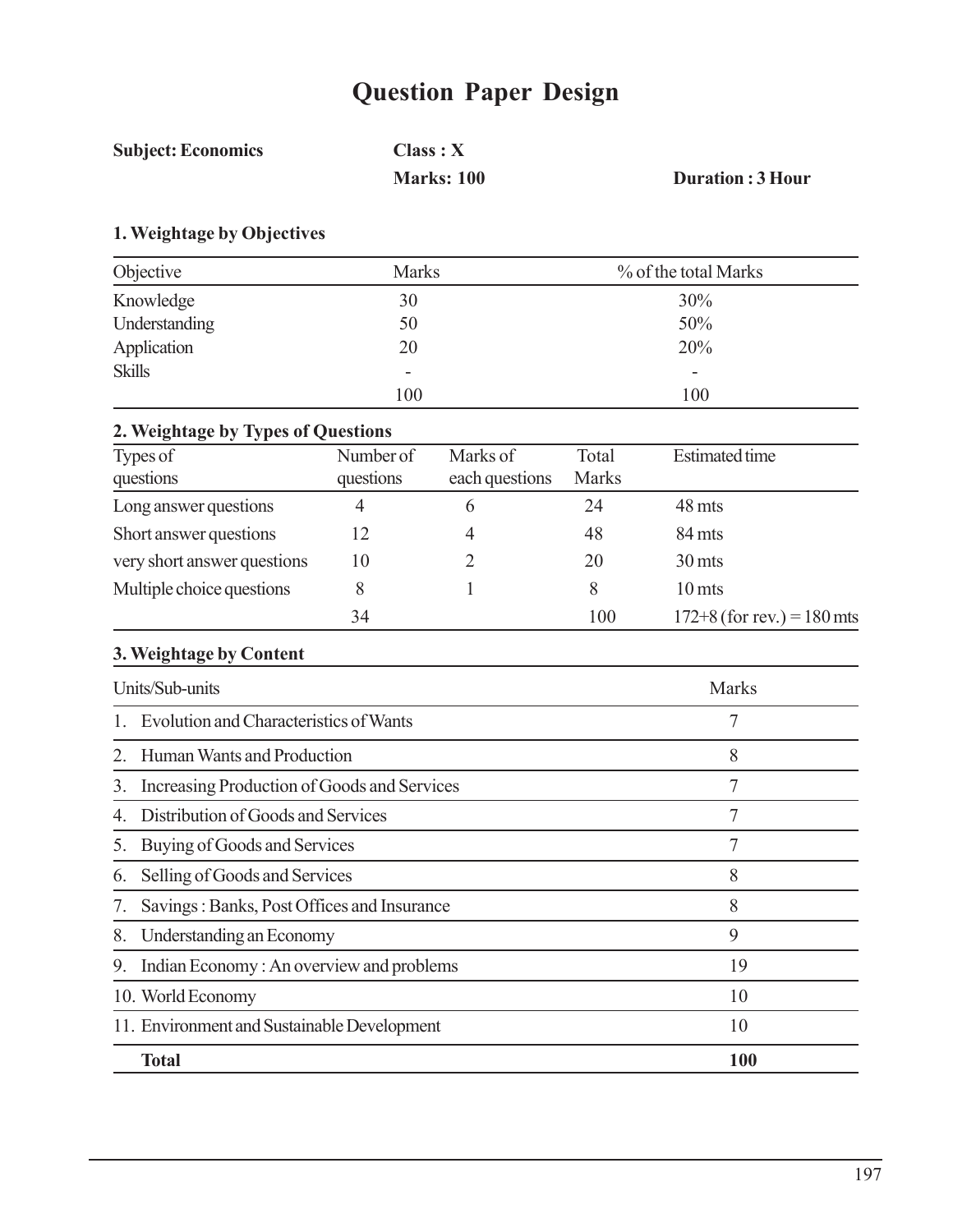## **Sample Question Paper**

## **Class X Duration : 3 Hours Maximum Marks : 100**

### **Instructions**

- 1. All questions are compulsory.
- 2. Marks allotted to each question are indicated against it.
- Note :- Each question from No. 1 to 8 has four alternatives A, B, C and D out of which one is the most appropriate. Select the correct answer and write it in your answer sheet against the number of question

| 1.             | Which of the following are the example of wants?                  | $\mathbf{1}$ |
|----------------|-------------------------------------------------------------------|--------------|
|                | (A) Text Book                                                     |              |
|                | (B) Shoes                                                         |              |
|                | $(C)$ Roads                                                       |              |
|                | (D) Computer                                                      |              |
| 2.             | A production unit having investments of less than Rs. 25 lakhs is | $\mathbf{1}$ |
|                | (A) a large scale industry                                        |              |
|                | (B) a small scale industry                                        |              |
|                | (C) an ancillary industry                                         |              |
|                | (D) a ting industry                                               |              |
| 3 <sub>1</sub> | Profit is the reward of                                           | 1            |
|                | $(A)$ Land                                                        |              |
|                | (B) Labour                                                        |              |
|                | (C) Capital                                                       |              |
|                | (D) Enterprise                                                    |              |
|                |                                                                   |              |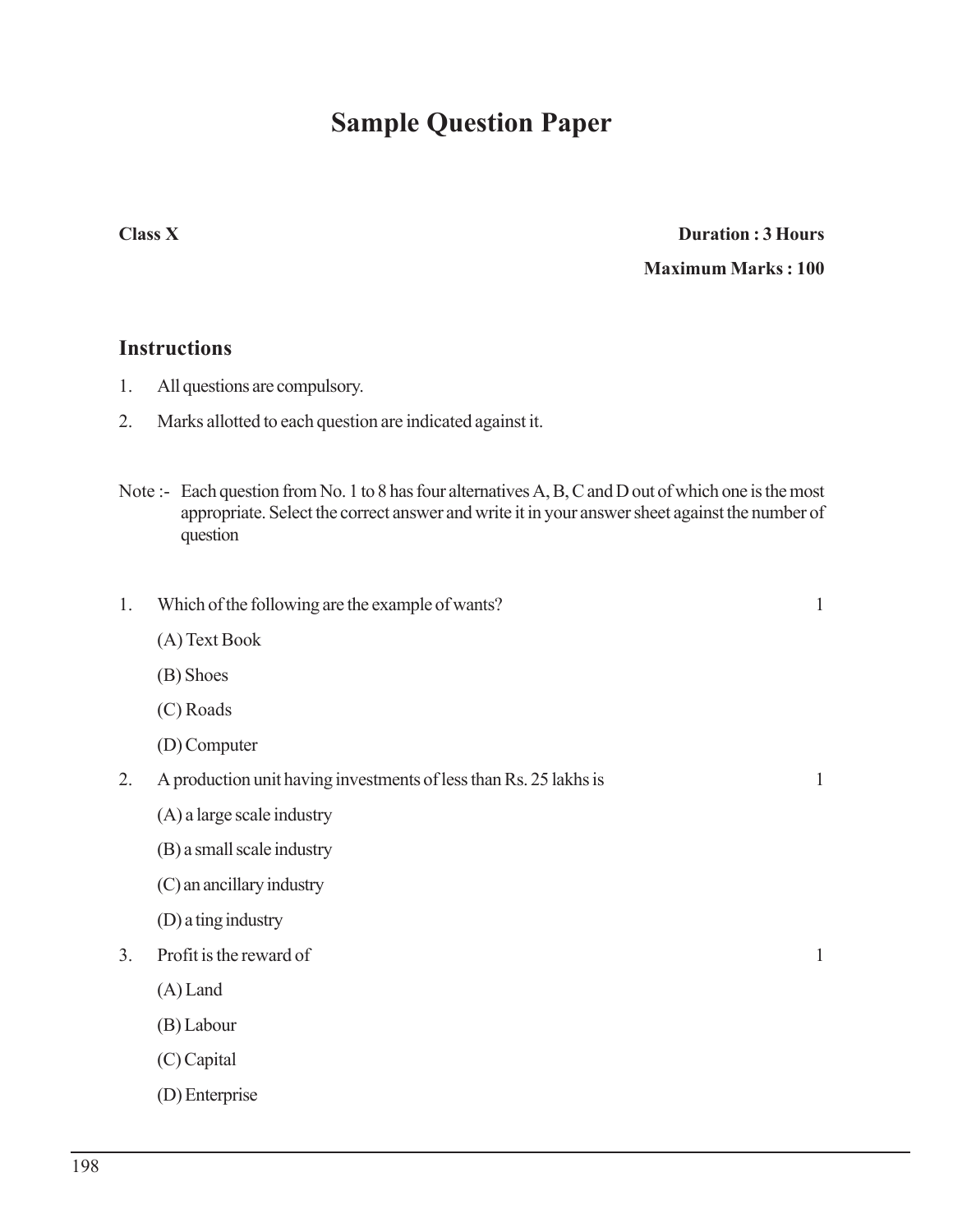| 4.  | Tertiary sector is associated with                               | $\mathbf{1}$   |
|-----|------------------------------------------------------------------|----------------|
|     | $(A)$ Land                                                       |                |
|     | (B) Industry                                                     |                |
|     | (C) Mining                                                       |                |
|     | (D) Service                                                      |                |
| 5.  | The main objective of seller is                                  | 1              |
|     | $(A)$ to become popular                                          |                |
|     | $(B)$ to earn profit                                             |                |
|     | (C) to serve the buyers                                          |                |
|     | (D) to take care of the welfare of people                        |                |
| 6.  | Price of a commodity means                                       | $\mathbf{1}$   |
|     | (A) the amount of money given by a buyer to a seller             |                |
|     | (B) the amount of money buyer is getting                         |                |
|     | (C) profit earned by the seller                                  |                |
|     | (D) cost of the commodity                                        |                |
| 7.  | A production unit owned and controlled by government comes under | $\mathbf{1}$   |
|     | (A) Joint sector                                                 |                |
|     | (B) Public sector                                                |                |
|     | $(C)$ Co-operative sector                                        |                |
|     | (D) Private sector                                               |                |
| 8.  | The demand for a commodity increases when its                    | $\mathbf{1}$   |
|     | (A) price increases                                              |                |
|     | (B) price decreases                                              |                |
|     | (C) price is constant                                            |                |
|     | (D) none of the above                                            |                |
| 9.  | State any four characteristics of wants.                         | $\overline{2}$ |
| 10. | Write the meaning of investment.                                 | 2              |
| 11. | State the sources of aggregate domestic savings.                 | $\overline{2}$ |
| 12. | Distinguish between private and public sectors                   | $\overline{2}$ |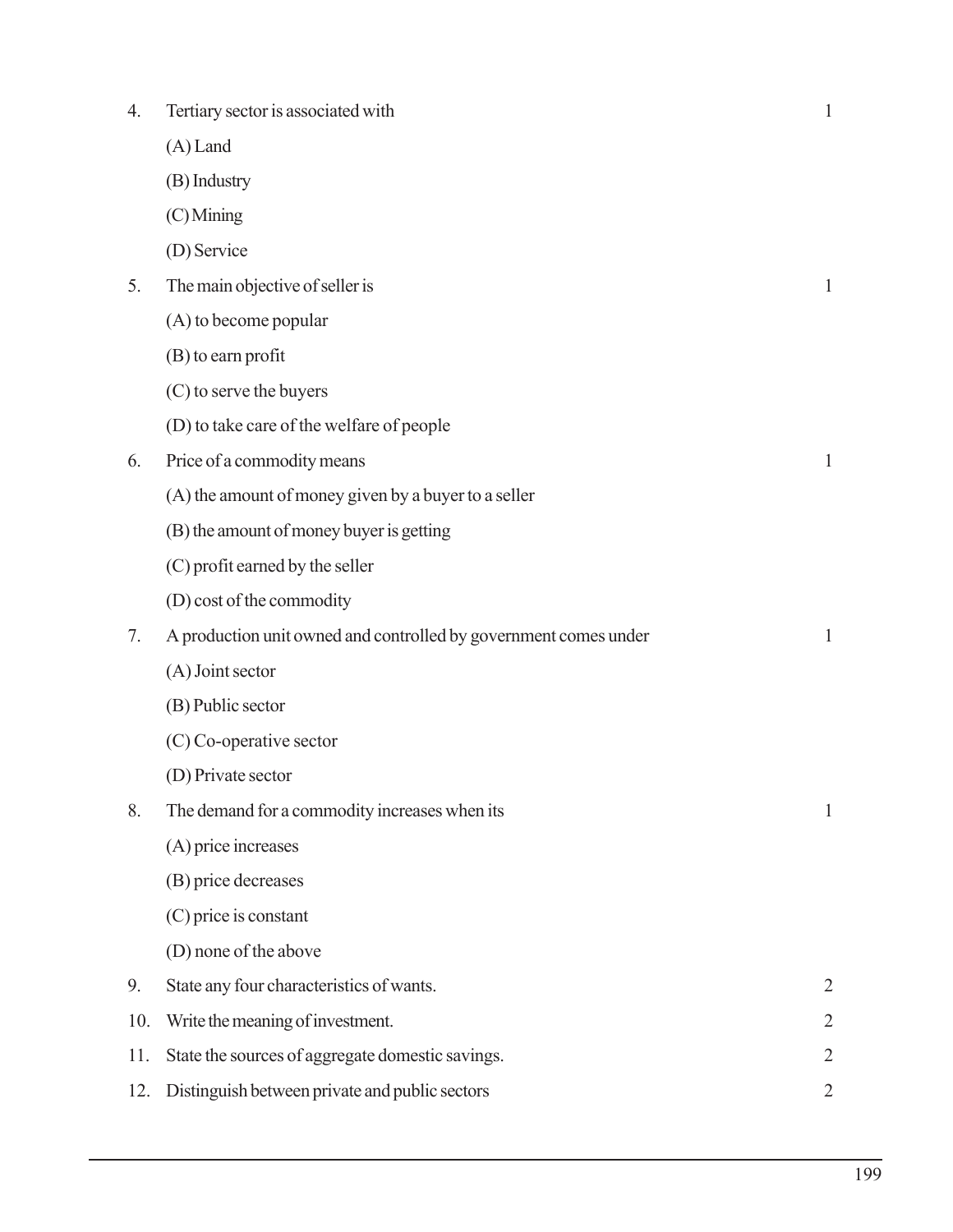### **Econ**

| nomics |                                                                                                                                                                                                                 |                |
|--------|-----------------------------------------------------------------------------------------------------------------------------------------------------------------------------------------------------------------|----------------|
| 13.    | Explain any two advantages of globalisation to the Indian Economy.                                                                                                                                              | 2              |
| 14.    | Why do people make saving?                                                                                                                                                                                      | $\overline{2}$ |
| 15.    | Distinguish between capitalist and socialist economy.                                                                                                                                                           | $\overline{2}$ |
| 16.    | Why do rich become rich and poor become poorer in our country?                                                                                                                                                  |                |
| 17.    | Suppose the cost of production of a quintal of fertilizers is Rs. 500/ and Taxes imposed amounting<br>to Rs. 50 and subsidies amounting to Rs. 100/-. Calculate the market price of fertilizers per<br>quintal? |                |
|        |                                                                                                                                                                                                                 | $\overline{2}$ |
| 18.    | If person's income has increased to a great extent, but he does not make any changes in his<br>standard of living. Will you categorise this situation as economic growth or economic development?               |                |
|        |                                                                                                                                                                                                                 | $\overline{2}$ |
| 19.    | What are the factors of production? Explain any two factors of production.                                                                                                                                      | 4              |
| 20.    | Describe any four causes of high birth rate in India.                                                                                                                                                           | 4              |
| 21.    | What is World Trade Organization (WTO)? State its any four principles.                                                                                                                                          | 4              |
| 22.    | Explain the relationship between wants and resources.                                                                                                                                                           | $\overline{4}$ |
| 23.    | Explain any four economic factors affecting "Distribution Process".                                                                                                                                             | 4              |
| 24.    | Differentiate with examples between buying for consumption and buying for production.                                                                                                                           | 4              |
| 25.    | Distinguish with examples between a wholesaler and retailer.                                                                                                                                                    | 4              |
| 26.    | Explain the main features of 'New Economic Policy' (NEP) 1991 in India.                                                                                                                                         | 4              |
| 27.    | Explain 'carrying-capacity' of environment with examples                                                                                                                                                        | $\overline{4}$ |
| 28.    | What are the reasons of declinig sex-ratio in India?                                                                                                                                                            | 4              |
| 29.    | "Life-insurance provides both savings and security". Discuss.                                                                                                                                                   | 4              |
| 30.    | What are the central problems of an economy? How does planning help in solving them?                                                                                                                            | $\overline{4}$ |
| 31.    | Differentiate between developed and developing economy.                                                                                                                                                         | 6              |
| 32.    | Explain the importance of increasing production of goods and services in an economy.                                                                                                                            | 6              |
| 33.    | Explain how industrialisation is responsible for the pollution of environment.                                                                                                                                  | 6              |
| 34.    | Why do we need poverty alleviation programmes? Explain any two of them.                                                                                                                                         | 6              |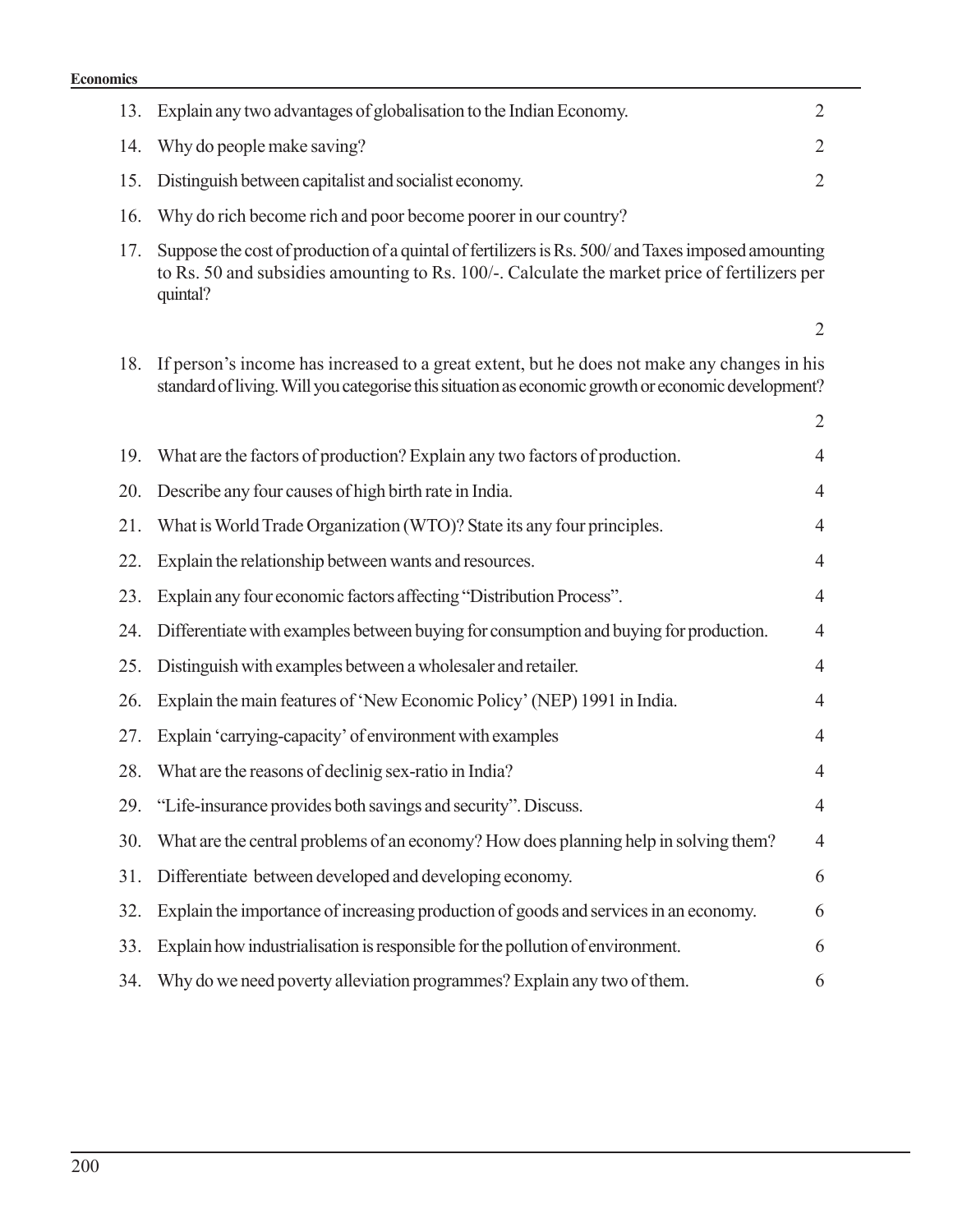# **Marking Scheme**

| S. No. | <b>Expected Value Points</b>                                                                                                                                                                                                                                     | <b>Distribution of</b><br><b>Marks</b>                                                              | <b>Total Marks</b> |
|--------|------------------------------------------------------------------------------------------------------------------------------------------------------------------------------------------------------------------------------------------------------------------|-----------------------------------------------------------------------------------------------------|--------------------|
| 1.     | $\mathcal{C}$                                                                                                                                                                                                                                                    | $\mathbf{1}$                                                                                        | $\mathbf{1}$       |
| 2.     | D                                                                                                                                                                                                                                                                | 1                                                                                                   | $\mathbf{1}$       |
| 3.     | D                                                                                                                                                                                                                                                                | 1                                                                                                   | $\mathbf{1}$       |
| 4.     | D                                                                                                                                                                                                                                                                | 1                                                                                                   | $\mathbf{1}$       |
| 5.     | B                                                                                                                                                                                                                                                                | 1                                                                                                   | $\mathbf{1}$       |
| 6.     | $\mathbf{A}$                                                                                                                                                                                                                                                     | 1                                                                                                   | $\mathbf{1}$       |
| 7.     | $\boldsymbol{B}$                                                                                                                                                                                                                                                 | 1                                                                                                   | $\mathbf{1}$       |
| 8.     | $\boldsymbol{B}$                                                                                                                                                                                                                                                 | $\mathbf{1}$                                                                                        | 1                  |
| 9.     | Any four characteristics of wants<br>- Wants are unlimited<br>- Some wants arise again and again<br>- Varying nature of wants<br>- Single want is satiable<br>- Present wants are more important than future wants<br>- Wants change and expand with development | $\frac{1}{2}$ mark for each<br>correct<br>characteristics of<br>wants<br>$\frac{1}{2} \times 4 = 2$ | $\overline{2}$     |
| 10.    | Meaning of investment<br>The difference between production of goods and<br>consumption of goods in a given year is called investment<br>$I = P - C$                                                                                                              | 2 Marks for<br>correct meaning                                                                      | $\overline{2}$     |
| 11.    | Any two sources of aggregate domestic savings<br>-Household<br>- Government<br>- Firm                                                                                                                                                                            | 1 mark for each<br>correct point<br>$(1+1=2)$                                                       | $\overline{2}$     |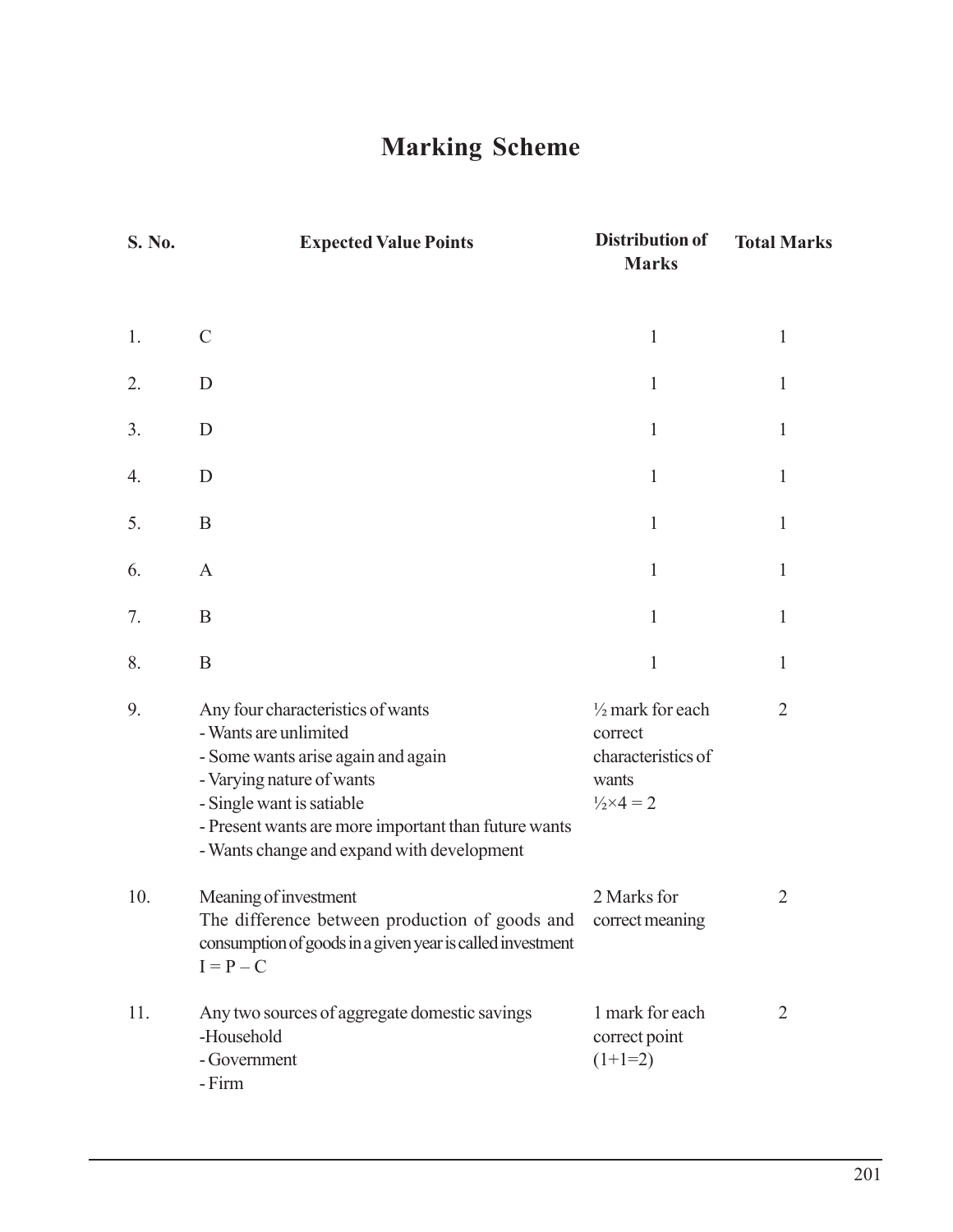| S. No. | <b>Expected Value Points</b>                                                                                                                                                                                                                                                                                                                                                                                                                                                                                                                                                                                                                                                                                                                                      | <b>Distribution of</b><br><b>Marks</b>         | <b>Total Marks</b> |
|--------|-------------------------------------------------------------------------------------------------------------------------------------------------------------------------------------------------------------------------------------------------------------------------------------------------------------------------------------------------------------------------------------------------------------------------------------------------------------------------------------------------------------------------------------------------------------------------------------------------------------------------------------------------------------------------------------------------------------------------------------------------------------------|------------------------------------------------|--------------------|
| 12.    | Any two distinction between Private and Public Sectors:<br>- Private sector refers to the sector in which ownership<br>of producing units remains in the hands of private<br>individual or group of individuals whereas Public sector<br>is one in which ownership of producing units remained<br>in hands of central government, State government or<br>local government.<br>- In private sectors production units are in the form of<br>partnership, joint stock company and sole<br>properietership whereas in public sector government<br>acts as enterpreneure.<br>- In private sector production units may be unorganised<br>while in public sector production units are organised<br>and registered under the companies Act.<br>- Any other correct point. | 1 mark for each<br>correct point<br>$(1+1=2)$  | $\overline{2}$     |
| 13.    | Any two advantages of globalisation<br>- Globalisation views the entire world as a single market.<br>- Through globalisation there is global sourcing of factors<br>of production.                                                                                                                                                                                                                                                                                                                                                                                                                                                                                                                                                                                | 1 mark for each<br>correct answer<br>$(1+1=2)$ | $\overline{2}$     |
| 14.    | Importance of saving<br>- They save for a difficult time in future.<br>- They save for future expenditure such as education of<br>children.<br>- Any other correct point.                                                                                                                                                                                                                                                                                                                                                                                                                                                                                                                                                                                         | 1 mark for each<br>correct answer<br>$(1+1=2)$ | $\overline{2}$     |
| 15.    | Distinction between capitalist and socialist economy<br>- In capitalist economy there is freedom to consumers<br>and producers whereas in socialist economy full control<br>is in the hands of government.<br>- In capitalist economy the main motive is profit whereas<br>in socialist economy the main motive is welfare.<br>- Any other relevant point.                                                                                                                                                                                                                                                                                                                                                                                                        | 1 mark for each<br>correct answer<br>$(1+1=2)$ | $\overline{2}$     |
| 16.    | Rich become richer and poor becomes poorer because<br>of<br>- differences in the ownership of wealth and property.<br>- differences in inherent capabilities.<br>- Any other relevant point.                                                                                                                                                                                                                                                                                                                                                                                                                                                                                                                                                                      | 1 mark for each<br>correct answer<br>$(1+1=2)$ | $\overline{2}$     |
| 17.    | $Cost of production + Taxes - Subsidies$<br>$=$ Rs. 500 + Rs. 50 – Rs. 100<br>$=$ Rs. 450                                                                                                                                                                                                                                                                                                                                                                                                                                                                                                                                                                                                                                                                         | 1 mark for each<br>correct answer<br>$(1+1=2)$ | $\overline{2}$     |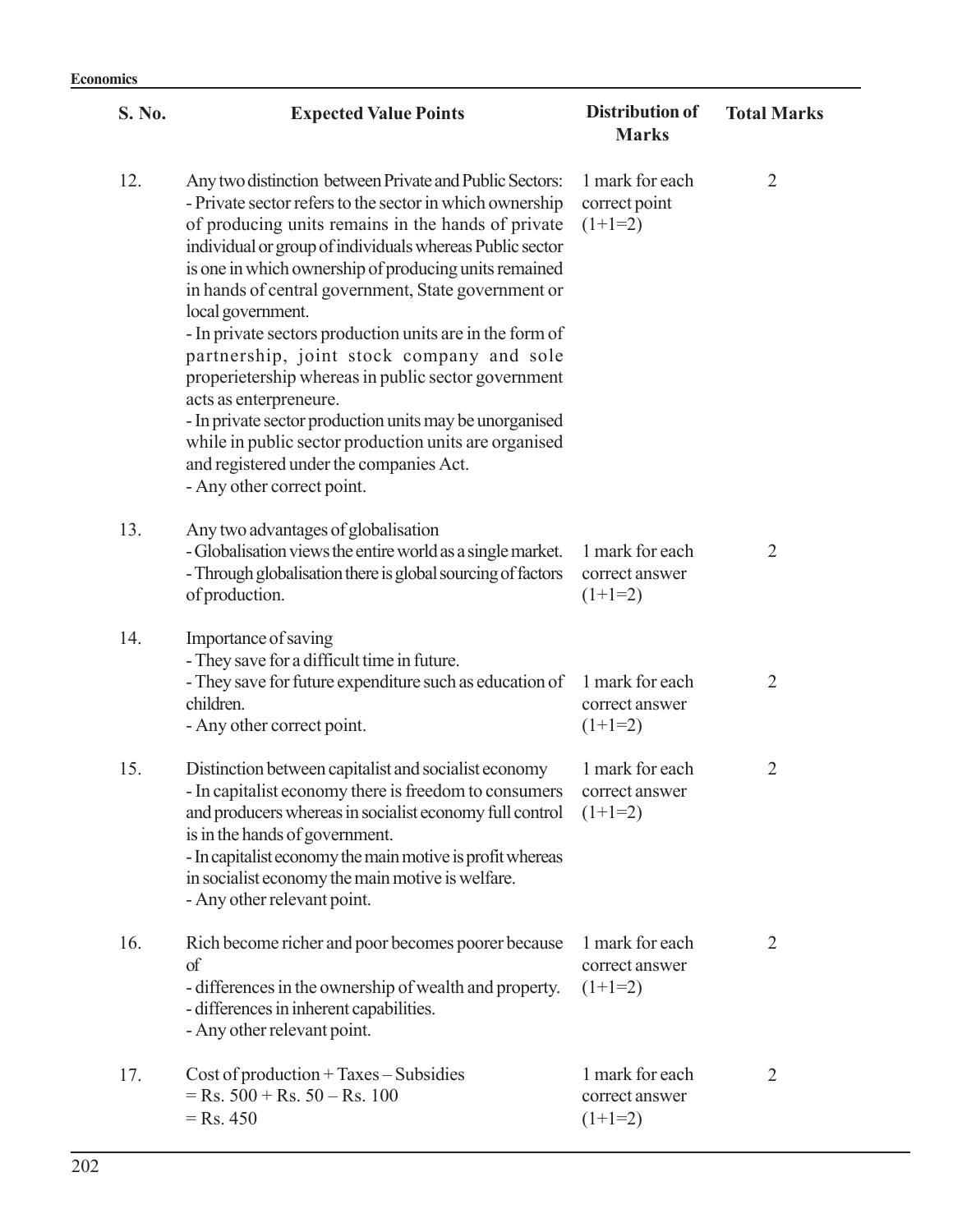| S. No. | <b>Expected Value Points</b>                                                                                                                                                                                                                                                                    | <b>Distribution of</b><br><b>Marks</b>                                | <b>Total Marks</b> |
|--------|-------------------------------------------------------------------------------------------------------------------------------------------------------------------------------------------------------------------------------------------------------------------------------------------------|-----------------------------------------------------------------------|--------------------|
| 18.    | Economic Growth<br>increase in national income and per capita income                                                                                                                                                                                                                            | 1 mark for each<br>correct answer<br>$(1+1=2)$                        | $\overline{2}$     |
| 19.    | Factors of Production are<br>- Land<br>- Labour<br>- Capital<br>- Enterpreneurship<br>explanation of any two.                                                                                                                                                                                   | $2(\frac{1}{2}+\frac{1}{2}+\frac{1}{2}+\frac{1}{2})$<br>$+2(1+1+1)=4$ | $\overline{4}$     |
| 20.    | Any four causes of High Birth rate<br>- Illiteracy<br>- Supersition<br>- Poverty<br>- Unemployment<br>- Low standard of living<br>Any other relevant point with explanation                                                                                                                     | $1+1+1+1=4$                                                           | $\overline{4}$     |
| 21.    | World Trade Organisation and principles (W.T.O.) is a<br>forum for international population on trade and trade<br>related policies. It acts as a watch dog of international<br>trade.<br>Any four Principles<br>- Non discriminatory<br>- Reciprocity<br>- Binding commitment<br>- Transparency | $2+2(1+1)$<br>$=4$                                                    | $\overline{4}$     |
| 22.    | - Safety values<br>Wants and resources<br>- Wants are unlimited and resources are limited.<br>- Wants are ever increasing and resources are fixed.<br>- People should limit their wants otherwise resources<br>will get completely wiped out.<br>- Any other relevant point.                    | $1+1+1+1=4$<br>1 mark for each<br>correct point                       | 4                  |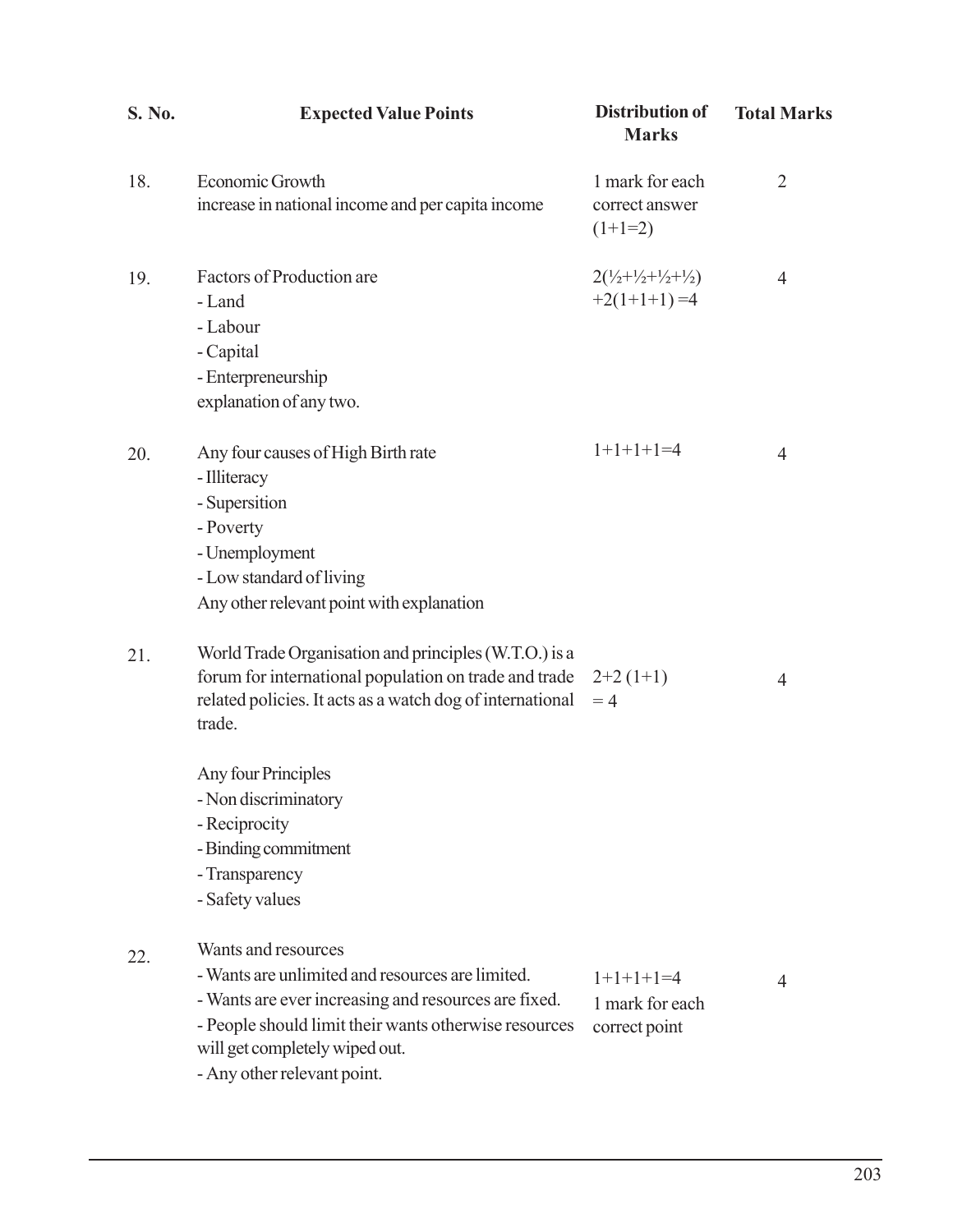| S. No. | <b>Expected Value Points</b>                                                                                                                                                                                                                                                                                                                                                                                                                                                                    | <b>Distribution of</b><br><b>Marks</b> | <b>Total Marks</b> |
|--------|-------------------------------------------------------------------------------------------------------------------------------------------------------------------------------------------------------------------------------------------------------------------------------------------------------------------------------------------------------------------------------------------------------------------------------------------------------------------------------------------------|----------------------------------------|--------------------|
| 23.    | Any four factors affecting distribution process:<br>- Purchasing Power<br>- Existence of market<br>- Affordable price<br>- Market Structure<br>- Economic infrastructure<br>- Stocks and their management.<br>- Any other relevant points with explanation.                                                                                                                                                                                                                                     | $1+1+1+1=4$                            | $\overline{4}$     |
| 24.    | Buying for consumption and buying for production:<br>- When goods and services are bought for directly<br>satisfying wants, they are said to have been bought for<br>consumption whereas when goods and services are<br>bought for producing goods/services, they are said<br>buying for production (with example)<br>- Any other relevant point.                                                                                                                                               | $2+2=4$                                | $\overline{4}$     |
| 25.    | Wholesaler and Retailer<br>- Wholesaler is one who sells in bulk where as retailer<br>sells in small quantities.<br>- Wholesaler is a business unit who buys and resells<br>commodities to retailers and other commercial users<br>whereas retailers are middleman who directly sell goods<br>to final consumers.<br>- Any other relevant point.                                                                                                                                                | $2 + 2 = 4$                            | 4                  |
| 26.    | Any two featuers of economic policy<br>- Liberalisation: This means liberation of the economy<br>from unwanted government controls and restrictions<br>- Privatisation: This refers to a process that reduces the<br>participation of state/public sector in economic activities<br>of the country.<br>- Globalisation : This means opening up of the economy<br>to the world market. It encourages both foreign trade<br>and foreign investment.<br>- Any two correct points with explanation. | $2 + 2 = 4$                            | $\overline{4}$     |
| 27.    | Carrying capacity<br>The carrying capacity of the environemnt is defined in<br>terms of the maximum amount of natural resources which<br>can be drawn from it and in terms of the maximum<br>amount of pollutants that can be discharged it without<br>damaging it severely.<br>- Explanation with examples.                                                                                                                                                                                    | $2 + 2 = 4$                            | 4                  |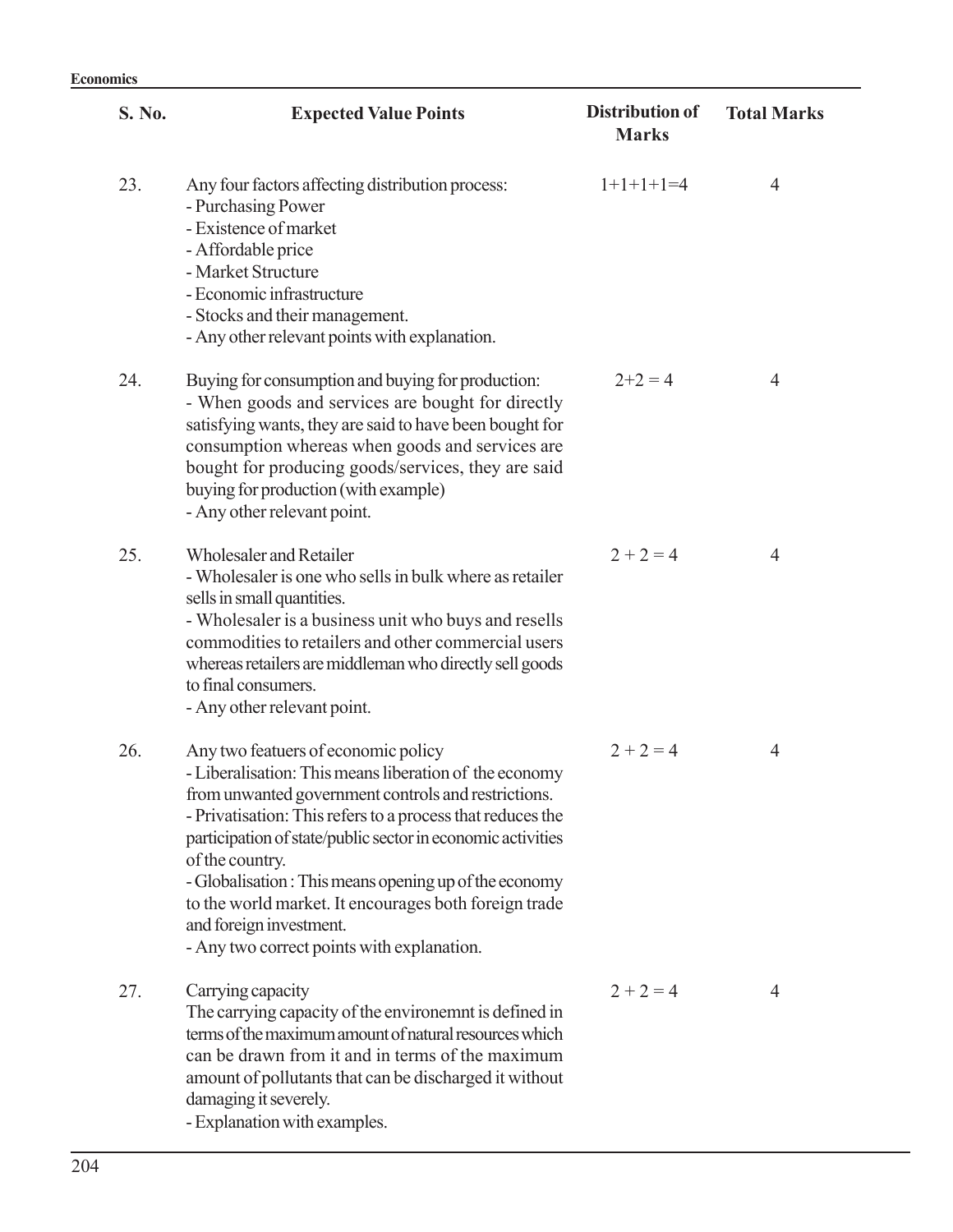| S. No. |                                                                                                                                                                                                                                   | <b>Expected Value Points</b>                                                                                                                                          | <b>Distribution of</b><br><b>Marks</b> | <b>Total Marks</b> |
|--------|-----------------------------------------------------------------------------------------------------------------------------------------------------------------------------------------------------------------------------------|-----------------------------------------------------------------------------------------------------------------------------------------------------------------------|----------------------------------------|--------------------|
| 28.    | Low status of women in the society, preference of male $1 + 1 + 1 + 1 = 4$<br>child, low level of girl's education, any other correct<br>point                                                                                    |                                                                                                                                                                       | 4                                      |                    |
| 29.    | Yes, it provides both savings and security-explanation<br>about savings: it generates savings.<br>- Explanation about secutrity of life Insurance provides<br>security rise of any loss due to happeining of uncertain<br>events. |                                                                                                                                                                       | $1+1\frac{1}{2}+1\frac{1}{2}=4$        | 4                  |
| 30.    | Central problems of an economy<br>1. What to produce.<br>2. How to produce.<br>3. For whom to produce<br>command system rather than price system                                                                                  | The planning authorities decide what, how and for whom<br>goods are to be produced and in what quantity. These<br>problems are solved by planning authorities through | $(2 + 2) = 4$                          | 4                  |
| 31.    | Difference between the developed and developing<br>countries is as follows:                                                                                                                                                       |                                                                                                                                                                       |                                        |                    |
|        | <b>Developed</b><br>1. High per capita                                                                                                                                                                                            | <b>Developing</b><br>1. Low per<br>capita                                                                                                                             | $\mathbf{1}$                           | 6                  |
|        | income<br>2. Standard of living is<br>high.<br>3. Modern and latest                                                                                                                                                               | income.<br>2. People are poor and<br>have low level of<br>living standard.                                                                                            | $\mathbf{1}$                           |                    |
|        | technology is used                                                                                                                                                                                                                | 3. Back ward                                                                                                                                                          | 1                                      |                    |
|        | 4. Industries are fully<br>developed.<br>5. Developed                                                                                                                                                                             | technology is used.<br>4. Main occupation is<br>agriculture.                                                                                                          | 1                                      |                    |
|        | economic and social<br>infrastructure.                                                                                                                                                                                            | 5. Underdveloped<br>socio-economic                                                                                                                                    | 1                                      |                    |
|        | People have better<br>6.<br>opportunities of<br>employment                                                                                                                                                                        | infrastructure.<br>6. People have less<br>opportunities of<br>employment.                                                                                             | 1                                      |                    |
| 32.    | services can be measured by the following:                                                                                                                                                                                        | Importance of increasing production of goods and                                                                                                                      |                                        |                    |
|        | 1. Increase in National and per-capita income.                                                                                                                                                                                    |                                                                                                                                                                       | 1                                      | 6                  |